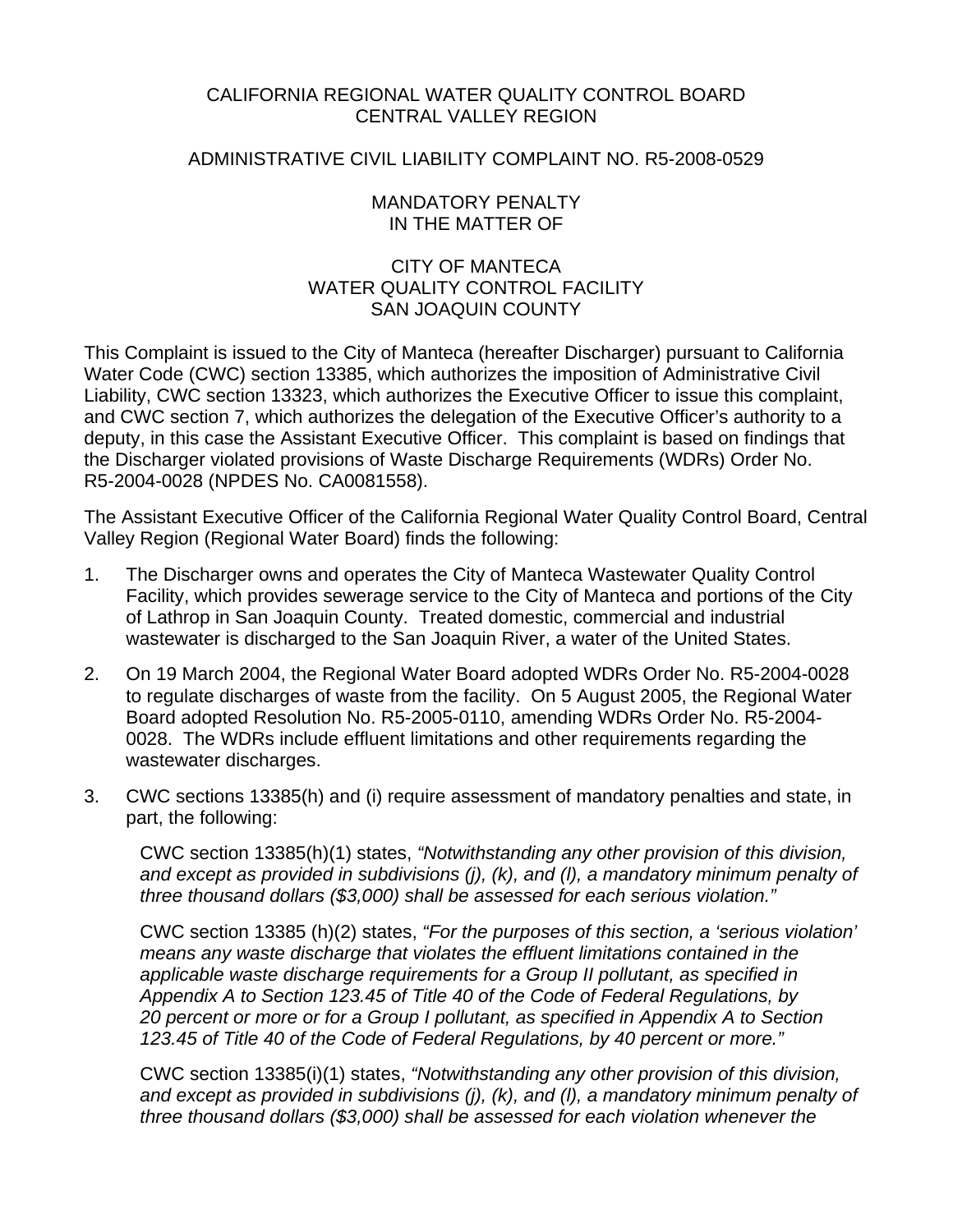*person does any of the following four or more times in any period of six consecutive months, except that the requirement to assess the mandatory minimum penalty shall not be applicable to the first three violations:*

- *A) Violates a waste discharge requirement effluent limitation.*
- *B) Fails to file a report pursuant to Section 13260.*
- *C) Files an incomplete report pursuant to Section 13260.*
- *D) Violates a toxicity effluent limitation contained in the applicable waste discharge requirements where the waste discharge requirements do not contain pollutantspecific effluent limitations for toxic pollutants."*
- 4. CWC section 13323 states, in part: *"Any executive officer of a regional board may issue a complaint to any person on whom administrative civil liability may be imposed pursuant to this article. The complaint shall* allege *the act or failure to act that constitutes a violation of law, the provision authorizing civil liability to be imposed pursuant to this article, and the proposed civil liability."*
- 5. The Regional Water Board adopted Administrative Civil Liability Order No. R5-2006-0131 for mandatory penalties for effluent limitation violations from 1 February 2005 to 28 February 2006 in the amount of \$207,000. The Discharger has paid \$96,000 and is completing a supplemental environmental project valued at \$111,000 with a final report due on 31 December 2009. Violations addressed in Order No. R5-2006-0131 are not addressed in this Complaint.
- 6. WDRs Order No. R5-2004-0028 Effluent Limitations No. B.2. include, in part, the following effluent limitations:

| Constituent           | Unit                 | Monthly<br>Average | Weekly<br>Average | Daily<br>Maximum |
|-----------------------|----------------------|--------------------|-------------------|------------------|
| Settleable Solids     | mL/L                 | 0.1                |                   | 0.2              |
| <b>Total Coliform</b> | MPN/100mL            |                    | $23^{4}$          | 500              |
| Dibromochloromethane  | $\mu$ g/L            |                    |                   | 16               |
|                       | lbs/day <sup>3</sup> | 0.47               |                   | 11               |

 $\overline{3}$ Based on a design treatment capacity of 8.11 mgd.

- 4 Weekly median
- 7. WDRs Order No. R5-2004-0028 Effluent Limitations No. B.5. requires that: "*The discharge shall not have a pH less than 6.5 nor greater than 8.0*."
- 8. According to the Discharger's self-monitoring reports, the Discharger committed nine (9) serious Group I violations of the above effluent limitations contained in Order No. R5-2004-0028 during the period beginning 1 March 2006 and ending 31 December 2007. The violations are defined as serious because measured concentrations of Group I constituents exceeded maximum prescribed levels by more than 40 percent on these occasions. The mandatory minimum penalty for these serious violations is **twenty-seven thousand dollars (\$27,000)**.
- 9. According to the Discharger's self-monitoring reports, the Discharger committed three (3) serious Group II violations of the above effluent limitations contained in Order No.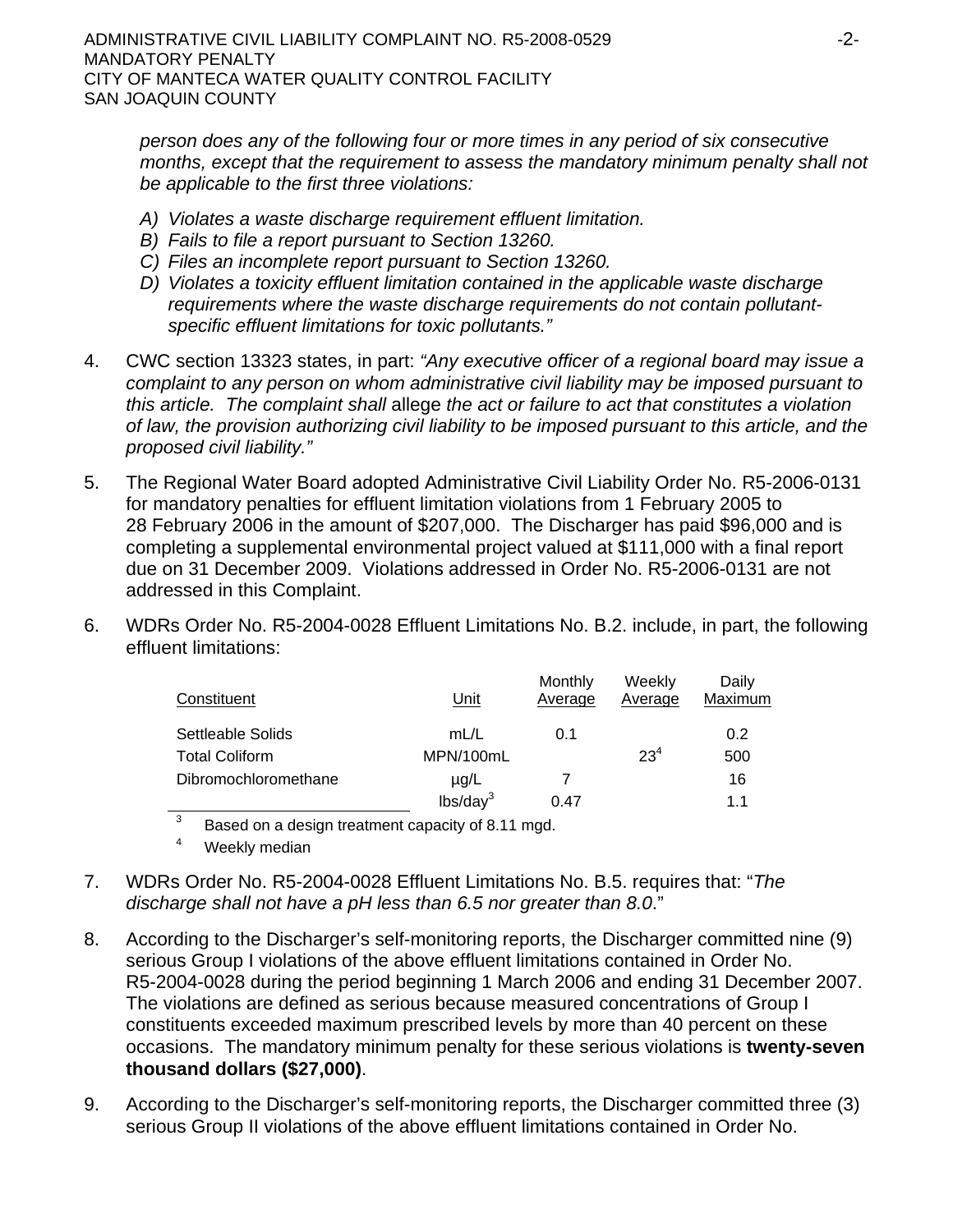R5-2004-0028 during the period beginning 1 March 2006 and ending 31 December 2007. The violations are defined as serious because measured concentrations of Group II constituents exceeded maximum prescribed levels by more than 20 percent on these occasions. The mandatory minimum penalty for these serious violations is **nine thousand dollars (\$9,000)**.

- 10. According to the Discharger's self-monitoring reports, the Discharger committed three (3) non-serious violations of the above effluent limitations contained in Order No. R5-2004-0028 during the period beginning 1 March 2006 and ending 31 December 2007. Two (2) of the non-serious violations are subject to mandatory penalties under CWC section 13385(i)(1) because these violation were preceded by three or more similar violations within a six-month period. The mandatory minimum penalty for these nonserious violations is **six thousand dollars (\$6,000)**.
- 11. The total amount of the mandatory penalties assessed for the cited effluent violations is **forty-two thousand dollars (\$42,000).** A detailed list of the cited effluent violations is included in Attachment A, a part of this Complaint.
- 12. Issuance of this Administrative Civil Liability Complaint to enforce CWC Division 7, Chapter 5.5 is exempt from the provisions of the California Environmental Quality Act (Pub. Resources Code section 21000 et seq.), in accordance with California Code of Regulations, title 14, section 15321(a)(2).

# **THE CITY OF MANTECA IS HEREBY GIVEN NOTICE THAT:**

- 1. The Assistant Executive Officer of the Regional Water Board proposes that the Discharger be assessed an Administrative Civil Liability in the amount of **forty-two thousand dollars (\$42,000)**.
- 2. A hearing on this matter will be held at the Regional Water Board meeting scheduled on **31 July/1 August 2008**, unless the Discharger agrees to complete the following by **16 June 2008**:
	- a) Waive the hearing by completing the attached form and returning it to the Regional Water Board; and
	- b) Pay the proposed civil liability of **forty-two thousand dollars (\$42,000)** in full.
- 3. If a hearing on this matter is held, the Regional Water Board will consider whether to affirm, reject, or modify the proposed Administrative Civil Liability, or whether to refer the matter to the Attorney General for recovery of judicial civil liability.

JACK E. DEL CONTE, Assistant Executive Officer

16 May 2008

Attachment A: Record of Violations BLH: 05/16/08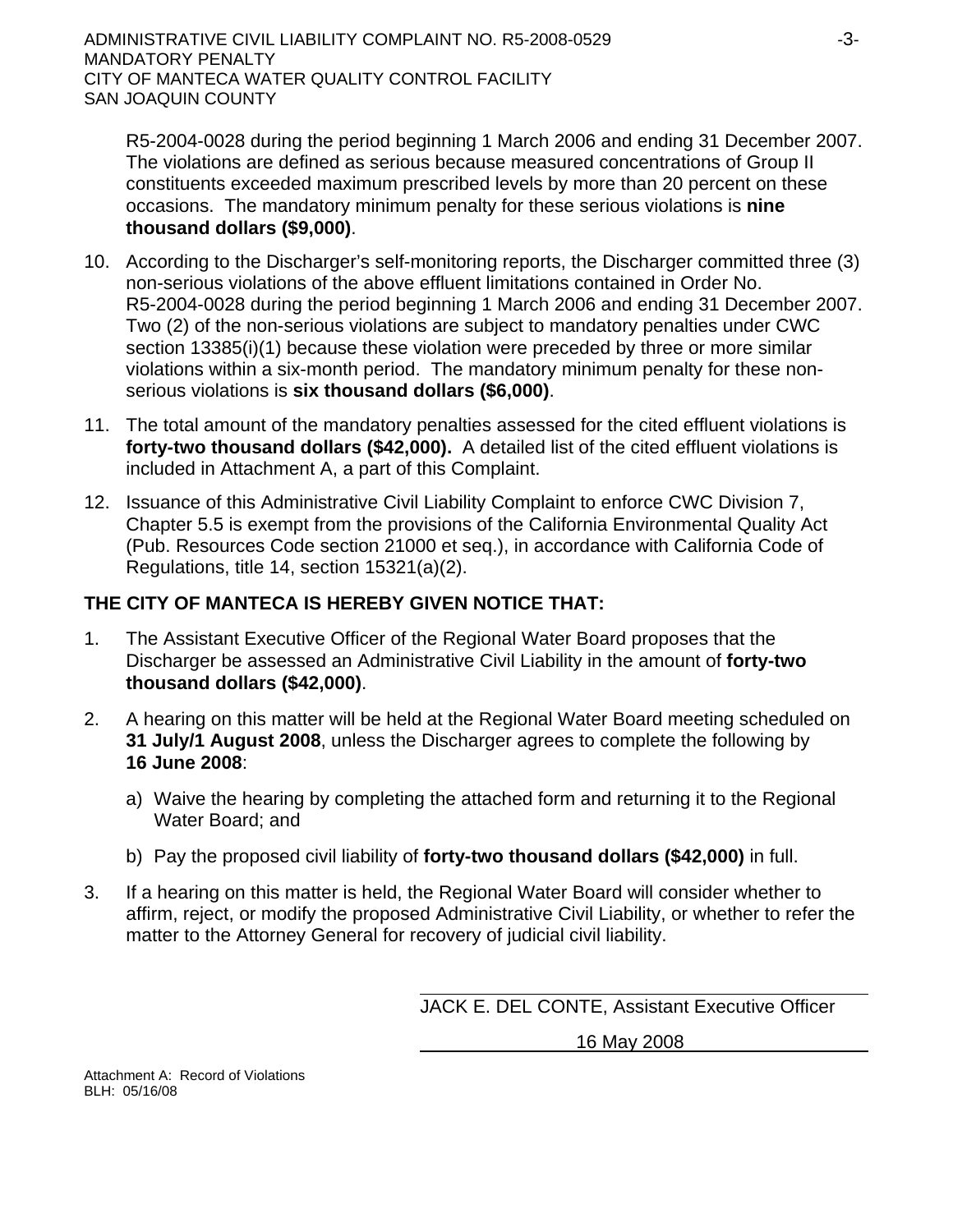# **WAIVER OF HEARING FOR ADMINISTRATIVE CIVIL LIABILITY COMPLAINT**

By signing this waiver, I affirm and acknowledge the following:

- 1. I am duly authorized to represent the City of Manteca (hereinafter "Discharger") in connection with Administrative Civil Liability Complaint No. R5-2008-0529 (hereinafter the "Complaint");
- 2. I am informed of the right provided by California Water Code section 13323, subdivision (b), to a hearing within ninety (90) days of service of the Complaint;
- 3. I hereby waive the Discharger's right to a hearing before the California Regional Water Quality Control Board, Central Valley Region, within ninety (90) days of the date of service of the Complaint; and
- 4. I certify that the Discharger will remit payment for the civil liability imposed in the amount of **forty-two thousand dollars (\$42,000)** by check, which contains a reference to "ACL Complaint No. R5-2008-0529" and is made payable to the "*State Water Pollution Cleanup and Abatement Account*."
- 5. I understand the payment of the above amount constitutes a settlement of the Complaint, and that any settlement will not become final until after the 30-day public notice and comment period mandated by Federal regulations (40 CFR 123.27) expires. Should the Regional Board receive new information during this comment period, the Regional Board may withdraw the complaint, return payment, and issue a new complaint.
- 6. I understand that payment of the above amount is not a substitute for compliance with applicable laws and that continuing violations of the type alleged in the Complaint may subject the Discharger to further enforcement, including additional civil liability.

(Print Name and Title)

(Signature)

(Date)